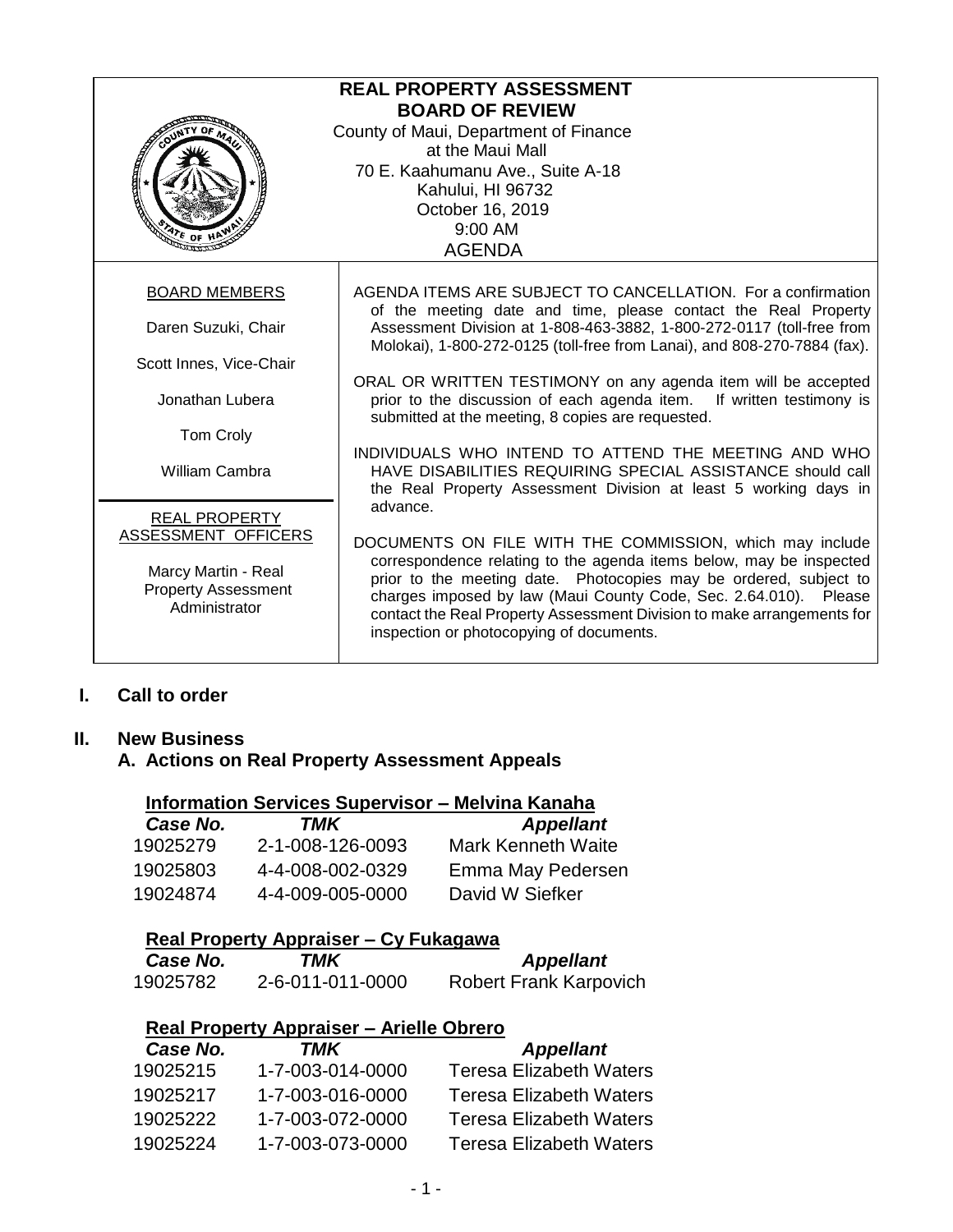Real Property Assessment Division Agenda October 16, 2019

### **Real Property Appraiser – Tammy Katsutani**

| Case No. | TMK              | <b>Appellant</b>                        |
|----------|------------------|-----------------------------------------|
| 19024945 | 5-4-002-013-0051 | <b>Judith A Cleveland Trust</b>         |
| 19026383 | 5-4-002-013-0072 | <b>Judith Cleveland Palmeri Trust</b>   |
| 19025266 | 5-6-004-055-0001 | Neil And Martha Strock 2000 Tr          |
| 18023671 | 5-7-006-021-0000 | Louise Nadine Mililani Pettigrew Hanapi |

### **Real Property Appraiser – James 'Kimo' Kurokawa**

| Case No. | TMK              | <b>Appellant</b>                       |
|----------|------------------|----------------------------------------|
| 19025859 | 3-8-005-017-0000 | Alexander & Baldwin LLC                |
| 19025854 | 3-8-003-025-0000 | Alexander & Baldwin LLC                |
| 19025862 | 3-8-005-021-0000 | A & B Properties Inc.                  |
| 19026046 | 3-8-006-069-0000 | Alexander & Baldwin LLC                |
| 19025876 | 3-8-005-040-0000 | Alexander & Baldwin LLC                |
| 19025851 | 3-8-003-004-0000 | Alexander & Baldwin LLC                |
|          |                  |                                        |
| 19025845 | 3-8-003-002-0001 | Alexander & Baldwin LLC                |
| 19025837 | 3-8-001-007-0001 | Alexander & Baldwin LLC                |
| 19026040 | 3-8-006-003-0001 | Alexander & Baldwin LLC                |
| 19026019 | 3-8-006-001-0001 | Alexander & Baldwin LLC                |
| 19026032 | 3-8-006-001-0002 | Alexander & Baldwin LLC (agricultural) |
| 19026029 | 3-8-006-001-0002 | Alexander & Baldwin LLC (industrial)   |
| 19026024 | 3-8-006-001-0002 | Alexander & Baldwin LLC (commercial)   |
|          |                  |                                        |

3-9-038-028-0000 A & B Wailea LLC

## **Real Property Appraiser – Dreu DeCastro**

| <i><b>Case No.</b></i> | TMK              | <b>Appellant</b>               |
|------------------------|------------------|--------------------------------|
| 19025309               | 3-6-008-007-0000 | Mid Pac Petroleum LLC          |
| 19025310               | 3-8-079-006-0000 | Mid Pac Petroleum LLC          |
| 19025311               | 4-5-006-013-0000 | Mid Pac Petroleum LLC          |
|                        |                  |                                |
| 19025831               | 3-7-007-008-0000 | A & B Properties Inc           |
| 19026159               | 3-7-007-009-0002 | Kahului Town Center LLC        |
| 19026166               | 3-7-007-009-0003 | <b>Kahului Town Center LLC</b> |
| 19026170               | 3-7-007-009-0004 | <b>Kahului Town Center LLC</b> |
| 19026174               | 3-7-007-009-0005 | <b>Kahului Town Center LLC</b> |
| 19026176               | 3-7-007-009-0006 | Kahului Town Center LLC        |
| 19026178               | 3-7-007-009-0007 | Kahului Town Center LLC        |
| 19026182               | 3-7-007-009-0008 | Kahului Town Center LLC        |
| 19026185               | 3-7-007-009-0009 | <b>Kahului Town Center LLC</b> |
| 19026189               | 3-7-007-009-0010 | Kahului Town Center LLC        |
| 19026191               | 3-7-007-009-0011 | <b>Kahului Town Center LLC</b> |
| 19026193               | 3-7-007-009-0012 | Kahului Town Center LLC        |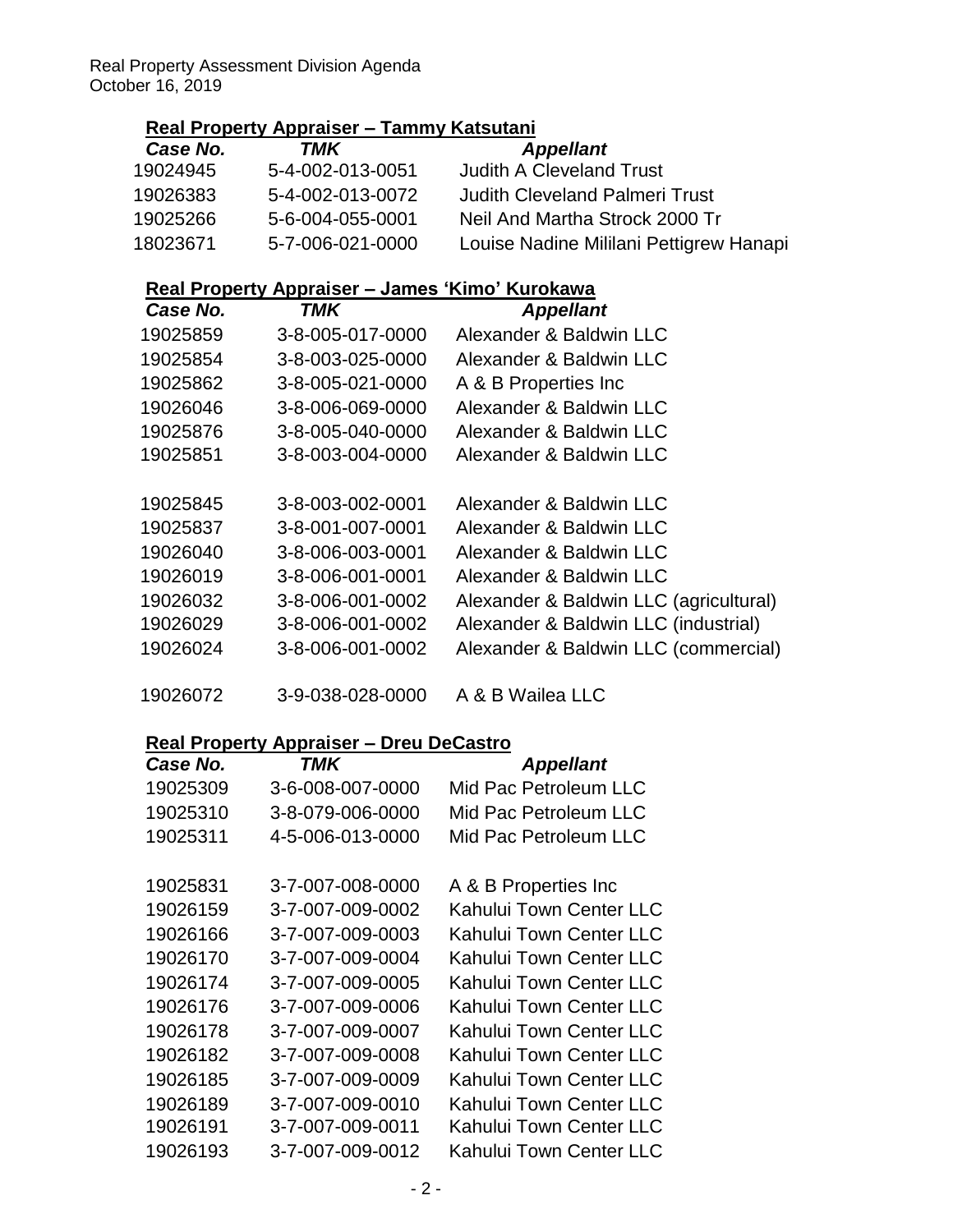## **Real Property Appraiser – Dreu DeCastro (con't)**

| Case No. | TMK              | <b>Appellant</b>               |
|----------|------------------|--------------------------------|
| 19026194 | 3-7-007-009-0013 | <b>Kahului Town Center LLC</b> |
| 19026197 | 3-7-007-009-0014 | Kahului Town Center LLC        |
| 19026199 | 3-7-007-009-0015 | <b>Kahului Town Center LLC</b> |
| 19026201 | 3-7-007-009-0016 | <b>Kahului Town Center LLC</b> |
| 19026204 | 3-7-007-009-0017 | <b>Kahului Town Center LLC</b> |
| 19026206 | 3-7-007-009-0018 | Kahului Town Center LLC        |
| 19026209 | 3-7-007-009-0019 | <b>Kahului Town Center LLC</b> |
| 19026210 | 3-7-007-009-0020 | <b>Kahului Town Center LLC</b> |
| 19026211 | 3-7-007-009-0021 | <b>Kahului Town Center LLC</b> |
| 19026212 | 3-7-007-009-0022 | <b>Kahului Town Center LLC</b> |
| 19026213 | 3-7-007-009-0023 | <b>Kahului Town Center LLC</b> |
| 19026214 | 3-7-007-009-0024 | <b>Kahului Town Center LLC</b> |
| 19026216 | 3-7-007-009-0025 | <b>Kahului Town Center LLC</b> |
| 19026218 | 3-7-007-009-0026 | <b>Kahului Town Center LLC</b> |
| 19026219 | 3-7-007-009-0027 | Kahului Town Center LLC        |
| 19026220 | 3-7-007-009-0028 | <b>Kahului Town Center LLC</b> |
| 19026222 | 3-7-007-009-0029 | <b>Kahului Town Center LLC</b> |
| 19026223 | 3-7-007-009-0030 | <b>Kahului Town Center LLC</b> |
| 19026224 | 3-7-007-009-0031 | <b>Kahului Town Center LLC</b> |
| 19026225 | 3-7-007-009-0032 | <b>Kahului Town Center LLC</b> |
| 19026236 | 3-7-007-009-0033 | <b>Kahului Town Center LLC</b> |
| 19026244 | 3-7-007-009-0034 | <b>Kahului Town Center LLC</b> |
| 19026247 | 3-7-007-009-0035 | <b>Kahului Town Center LLC</b> |
| 19026250 | 3-7-007-009-0036 | <b>Kahului Town Center LLC</b> |
| 19026253 | 3-7-007-009-0037 | <b>Kahului Town Center LLC</b> |
| 19026258 | 3-7-007-009-0038 | <b>Kahului Town Center LLC</b> |
| 19026263 | 3-7-007-009-0039 | <b>Kahului Town Center LLC</b> |
| 19026266 | 3-7-007-009-0040 | Kahului Town Center LLC        |
| 19026270 | 3-7-007-009-0041 | <b>Kahului Town Center LLC</b> |
| 19026272 | 3-7-007-009-0042 | Kahului Town Center LLC        |
| 19026275 | 3-7-007-009-0043 | <b>Kahului Town Center LLC</b> |
| 19026278 | 3-7-007-009-0044 | <b>Kahului Town Center LLC</b> |
| 19026280 | 3-7-007-009-0045 | <b>Kahului Town Center LLC</b> |
| 19026284 | 3-7-007-009-0046 | <b>Kahului Town Center LLC</b> |
| 19026287 | 3-7-007-009-0047 | Kahului Town Center LLC        |
| 19026289 | 3-7-007-009-0048 | <b>Kahului Town Center LLC</b> |
| 19026292 | 3-7-007-009-0049 | <b>Kahului Town Center LLC</b> |
| 19026301 | 3-7-007-009-0050 | <b>Kahului Town Center LLC</b> |
| 19026307 | 3-7-007-009-0051 | <b>Kahului Town Center LLC</b> |
| 19026309 | 3-7-007-009-0052 | <b>Kahului Town Center LLC</b> |
| 19026313 | 3-7-007-009-0053 | Kahului Town Center LLC        |